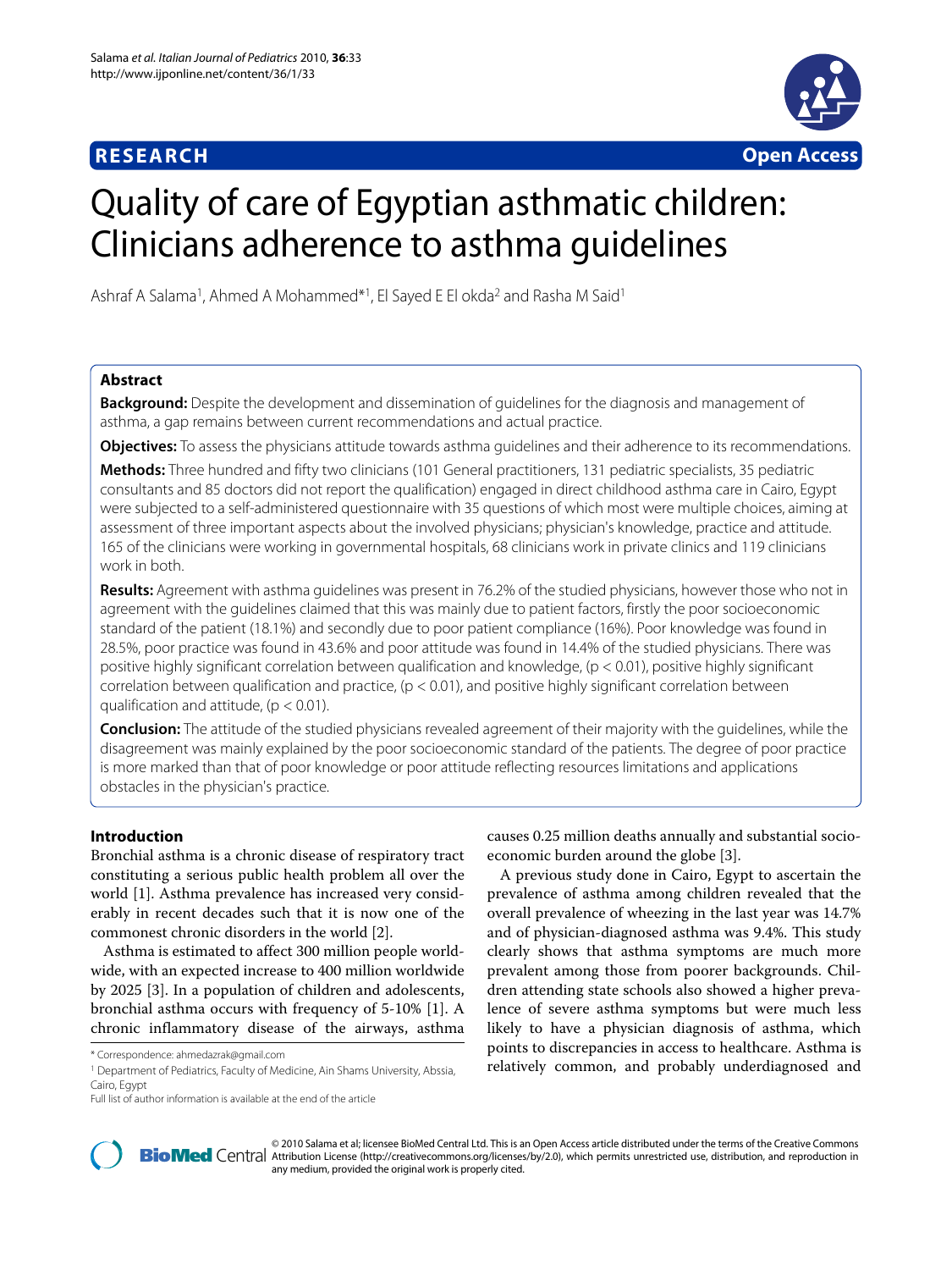undertreated, particularly among children from less wealthy families [[4\]](#page-8-3).

Many factors may have contributed to the rise of the problem of bronchial asthma. Increasing air pollution, fast modernization, and widespread construction work are some of the reasons for asthma to thrive. The situation is complicated by poor access to medical services, high price of effective drugs, and poor health education among the affected population [\[5](#page-8-4)].

In spite of these laudable efforts to improve asthma care over the past decade, a majority of patients have not benefited from advances in asthma treatment and many lack even the rudiments of care partly due to the disease entity or patients' compliance, and partly due to physicians' knowledge and disposition in terms of treatment [[6\]](#page-8-5).

The number of asthmatic children in any population is far greater than what can be managed by trained persons. Therefore, a vast majority of these children are managed by general or family physicians all over the world. The undergraduate teaching of bronchial asthma is usually confined to one or two lectures and an occasional casediscussion during the clinical case teaching. The general physicians are, therefore, often handicapped in dealing with patients with bronchial asthma. As a result, asthma continues to be underdiagnosed and undertreated [[7\]](#page-8-6).

Updated guidelines on bronchial asthma have been recently issued by two major international bodies, namely, GINA (Global Initiative for Asthma) and NAEPP (National Asthma Education and Prevention Program) [[8\]](#page-8-7). Both have not addressed the problems related to developing countries [\[3](#page-8-2)[,8](#page-8-7)].

GINA has published evidence-based asthma guidelines since 2002; annual updates are available on the GINA website [[9](#page-8-8)]. These guidelines emphasize the fact that asthma is a chronic inflammatory disorder of the airways and that, while asthma exacerbations are episodic, airway inflammation is chronically present. Exposure to allergens is listed as a common risk factor. The fact that medication must be taken every day by most patients to control symptoms, to improve lung function, and to prevent attacks is noted. Criteria defining the control of asthma are presented in the guidelines. Moreover, the guidelines provide criteria for determining asthma severity; and recommendations for pharmacological management of asthma are outlined according to a stepwise approach based on asthma severity [[3,](#page-8-2)[9\]](#page-8-8).

# **Aim of the Work**

The aim of this study was to assess the current situation as regard clinician attitude towards national and international guidelines for management of pediatric asthma and their adherence to its recommendations through written questionnaire.

# **Subjects & Methods**

# **Type of the study**

Cross-sectional study.

## **Subjects**

Physicians meeting the following criteria were identified:

- (1) Engaged in direct childhood asthma care.
- (2) Practice location in Egypt.

(3) General practitioners, general pediatrician or pediatrician with subspecialty in pediatric allergy and immunology, pediatric critical care, or pediatric pulmonology.

# **Sample size**

EPI - Info - program was used for calculation of sample size as follows:

- Power of the test: 80%.
- $\cdot$  Confidence interval = 95%.
- Alfa error  $= 5\%$ .
- Total number of cases selected = 352 physicians.

#### **Sampling method**

Type of sample is simple random sample.

#### **Tool of the study**

A self-administered questionnaire with 35 questions of which most were multiple choices, aiming at assessment of three important aspects about the involved physicians; physician's knowledge, practice and attitude. It covered mainly the following items:

(1) Demographic information about the respondents and their practice settings.

- (2) Asthma diagnosis.
- (3) Clinical monitoring.

(4) Pharmacological and non-pharmacological treatment of asthma.

(5) Opinions and beliefs about treatment options and reasons for referrals.

- (6) Involvement in continuing medical education.
- (7) Use of asthma practice guidelines.
- (8) Characteristics of practice settings.
- (9) Follow up of patients.
- (10) Education of asthmatic patients.

#### **Ethical considerations**

1) Confidentiality of information was guaranteed.

2) Anonymous questionnaire.

3) Verbal consent was obtained from each candidate before each questionnaire.

#### **Statistical methodology**

Analysis of data was done by IBM computer using SPSS (statistical program for social science version 12) as follows: Description of quantitative variables as mean, SD and range. Description of qualitative variables as number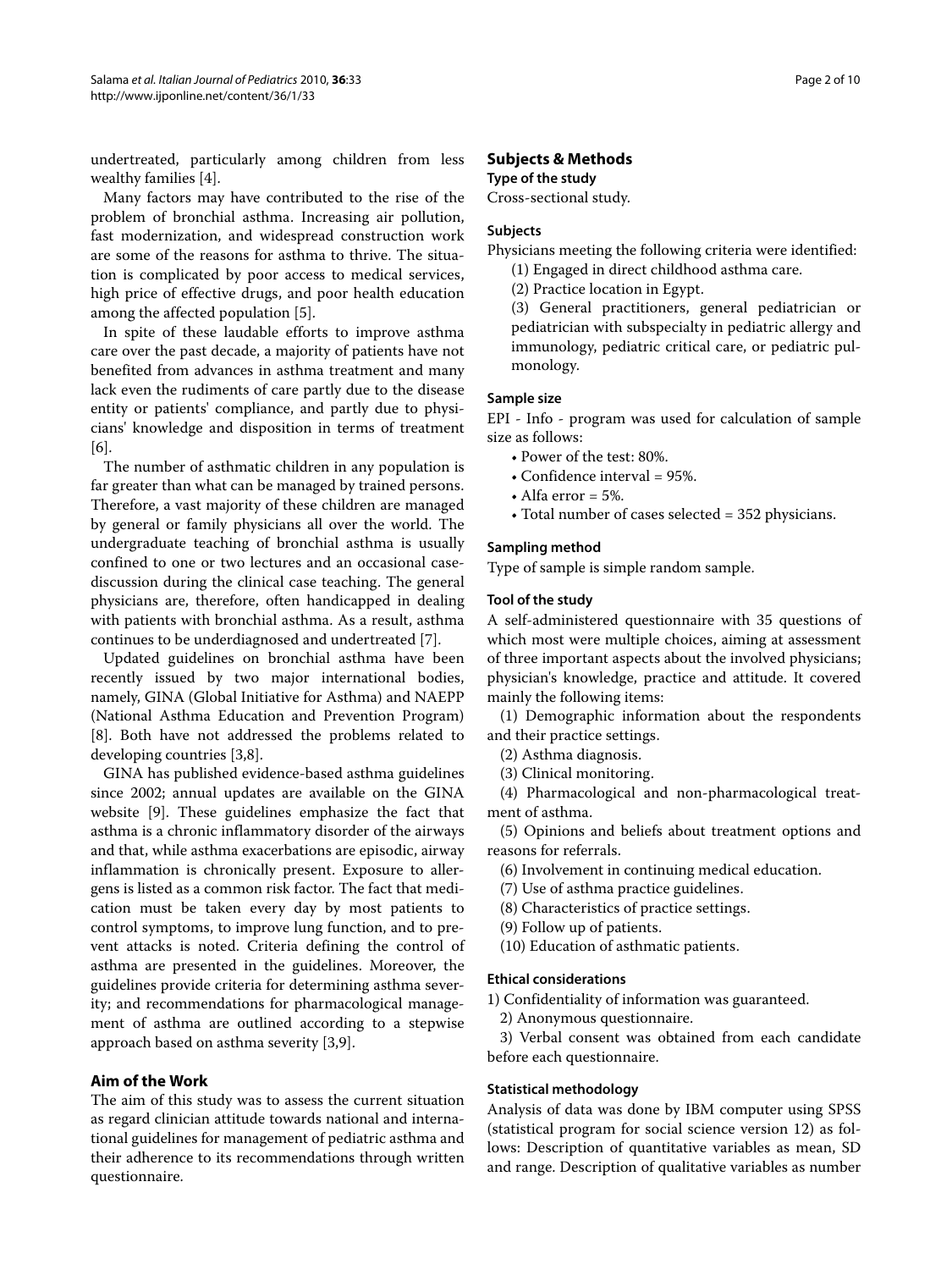and percentage. Chi-square test was used to compare qualitative variables between groups. For all tests a probability (p) less than 0.05 was considered significant, less than 0.001 was considered highly significant, more than 0.05 was considered insignificant.

Assessment of the questionnaire on the basis of the licked answers, if more than 50% of the question was answered right the question is considered right and takes a mark, all marks are collected to follow a scoring system using a quartile method as follows: **<**50% = poor. 50% - 75% = moderate. **>**75% = good.

Assessment of knowledge based on answers of questions number 7-19, assessment of practice based on answers of questions number 20-33, assessment of attitude based on answers of questions number 34-35 [\[10\]](#page-8-9).

#### **Results**

257 of the studied physicians (73%) did hear about asthma guidelines, 186 (52.8%) only did read it. 220 physicians (62.5%) reported that asthma can be prevented by avoidance of introducing solid food to infants below 6 months, 279 physicians (79.3%) reported that it can be prevented by promoting breast feeding, 177 physicians (50.4%) reported that it can be prevented by avoidance of day care nurses, 282 physicians (80.1%) reported that it can be prevented by avoiding maternal smoking, 47 physicians (13.4%) reported that it can be prevented by using long courses of antibiotics, on the other hand 70 physicians (19.9%) reported that asthma is not a preventable disease.

342 physicians (97.2%) reported that diagnosis of asthma basically depends on clinical assessment, 137 (38.9%) reported that diagnosis of asthma basically depends on laboratory investigations, 112 (31.8%) reported that diagnosis of asthma basically depends on radiological investigations, and 253 (71.9%) reported that diagnosis of asthma basically depends on pulmonary function testing.

319 physicians (90.6%) were aware about the use of controllers and relievers in different grades of asthma except mild intermittent, 299 physicians (84.9%) were aware about the correlation between inhaled steroid dose and asthma severity, 239 physicians (67.9%) were aware about the additive effect of leukotriene modifiers and long acting beta II agonists to the anti-inflammatory effect of steroids. However 153 physicians (43.5%) believed that steroid inhalation therapy can significantly affect child's growth.

In practice, 331 physicians (94%)depend on clinical diagnosis of asthma, 156 physicians (45%) claimed that they know how to use PEFM, however only 102 physicians (29.6%) recommended it regularly for diagnosis of asthma and 144 (41%)of the studied physicians stated that they use skin testing for diagnosing asthma (table 1).

There was significant defect in the studied physicians practice as regard assessment of bronchial asthma severity as 249 physicians (71.1%) were not able to define the degree of severity, however 103 (28.9%) could reasonably assess asthma severity as referring to GINA guidelines.

In their practice, 302 (85.8%) of the studied physicians were using steroids as a controller, however 143 (40.7%) still giving it in the oral form, and 234 (66.5%) were using it as short term therapy as long term therapy in the practice of 140 (39.9%) of the studied physicians and 97 (27.6%) were using the oral form. 245 (72.2%) of the physicians were using cough medications in their asthma management and 187 (53.1%) of them were prescribing antibiotics.

205 (58.2%) of the physicians were using written instructions for their patients and 208 (59.4%) were having a way for communication with their asthma patients; however PEFM was used only by 79 (22.5%) of the physicians for follow up (table 2).

Agreement with asthma guidelines was present in 266 (76.2%) of the studied physicians, however those who not in agreement with the guidelines claimed that this was mainly due to patient factors, firstly the poor socioeconomic standard of the patient 63 (18.1%) and secondly due to poor patient compliance 56 (16%). Patient education was important in their opinion whether recognizing symptoms 318 (91.1%), allergen triggers 333 (95.4%) or the use of medications, but it comes down to 176 (50.3%) in using PEFM.

Poor knowledge was found in 28.5%, poor practice was found in 43.6% and poor attitude was found in 14.4% of the studied physicians (table [3](#page-5-0)).

Correlation between qualification and different aspects evaluating physician's adherence to asthma guidelines revealed that: there was positive highly significant correlation between qualification and knowledge; p < 0.01 (table [4](#page-7-0)), positive highly significant correlation between qualification and practice;  $p < 0.01$  (table 5), and positive highly significant correlation between qualification and attitude;  $p < 0.01$  (table 6).

# **Discussion**

This study was carried out to assess the current situation as regard clinician awareness and attitude towards national and international guidelines and their adherence to its recommendations.

In this study a written questionnaire with different topics were added to achieve our study objective, this questionnaire was fulfilled by 352 clinicians, all of them deal with childhood asthmatics, the mean age of patients they manage was 7-10 years old, 101 were general practitioners, 131 pediatric specialist and 35 pediatric consultants and 85 doctors did not report the qualification, 165 of the clinicians were working in governmental hospitals, 68 cli-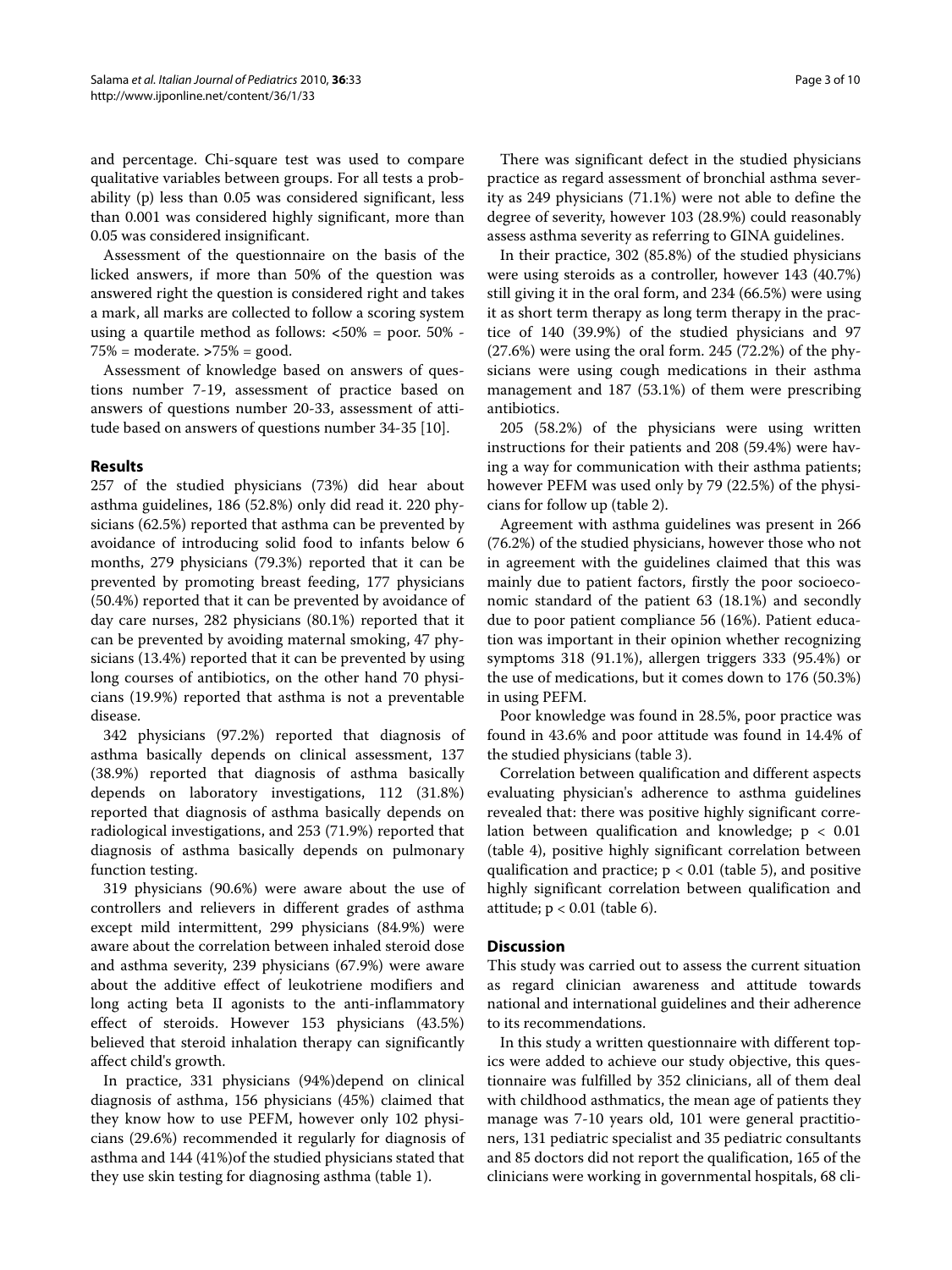#### **Table 1: Distribution of the studied group practice as regard asthma diagnosis**

|                                                                                | <b>Number</b> | %     |
|--------------------------------------------------------------------------------|---------------|-------|
| On what basis you diagnose a<br>case of asthma in practice?                    |               |       |
| • Case with recurrent wheeze<br>and cough                                      | 331           | 94%   |
| • Similar cases in the family is<br>a must                                     | 119           | 33.8% |
| • Wheezes in the first year of<br>life                                         | 126           | 35.8% |
| Do you know how to use peak<br>flow meter?                                     | 156           | 45.2% |
| Do you recommend it regularly<br>for diagnosis of your patients?               | 102           | 29.6% |
| Do you use the following<br>laboratory investigations in<br>diagnosing asthma: |               |       |
| CTFC                                                                           | 142           | 40.3% |
| • Oesinophilic count                                                           | 244           | 69.3% |
| $\cdot$ lgE                                                                    | 177           | 50.3% |
| • Skin testing                                                                 | 144           | 41%   |

nicians work in private clinics and 119 clinicians work in both.

Knowledge assessment in the studied physicians group revealed that the most important source for information about the guidelines was lecture attendance (73%), active reading of the guidelines observed in 52.8% only of the physicians, this reflects the importance of continuous medical education programs in supplying the physicians with up to date knowledge. On the other hand it also reflects a limited capacity of the physician for self education.

In spite of awareness of the importance of breast feeding (79.3%) in asthma prevention, and the role of maternal smoking in its aggravation, 13.4% of the studied physicians still believe that long courses of antibiotics can prevent asthma, this points to the fact that adding new concepts is much more easier than changing the old ones  $[11]$  $[11]$ .

In agreement a survey by *Gharagozlou et al. (2008)* in Iran reported that awareness about the standard guidelines among the Iranian pediatricians who participated in the survey was low [[12](#page-8-11)]. However different studies showed that continuing medical education can increase the knowledge of physicians after graduation especially in younger physicians [\[13\]](#page-8-12).

The awareness of using PEFM in diagnosing asthma was high (71.9%), however, when coming to the practice of the physicians only 29.6% of them use it in their practice for diagnosing asthma, moreover, only 22.5% of the physicians use PEFM for follow up of the patients.

This was in agreement with *Gharagozlou et al. (2008)* where they found only a minority of pediatricians use PEFM as a part of regular care of their patients [\[12\]](#page-8-11), *Warman et al. (1999)* also found that only 30% of the children with persistent asthma had PEFMs [[14\]](#page-9-0).

Although most of the physicians agreed that corticosteroids should be used as controller (85.8%) and the dose should be tailored according to asthma severity (84.9%), still 43.5% of them believe that this therapy affects the patient's growth significantly. This belief affects practice of the physician in prescribing inhalation corticosteroids as a controller only for short term therapy (66.5%), this lack of good knowledge may create an important obstacle in the physician's adherence to the recent guidelines which mandated controller therapy for long periods according to the degree of control.

This was on the contrary with the study done in Iran which revealed that only one third of the Iranian pediatricians prescribed inhaled anti-inflammatory (corticosteroids) for these cases. The reasons as they reported for this mismanagement were existence of better choices for treatment of asthma and also the fear of the long term side effects of inhaled corticosteroids [\[12](#page-8-11)]. The prescription of such inhalers for similar patients was more than 80% by the studied physicians in Turkey [\[15](#page-9-1)].

Fixed beliefs about food elimination in patient with bronchial asthma without clear evidence for its role in pathogenesis of asthma might predispose to an important defect in our studied physician's practice.

*Prochaska and DiClemente (1983)* suggested that most of the physicians surveyed in their study were in a precontemplation stage where they were not ready yet to change their behavior [[16](#page-9-2)].

Severity assessment in the practice of the studied physicians was significantly lacking, 71.1% of them do not know how to assess asthma severity. This might be a great obstacle in managing asthma cases and in following the guidelines, not only because of the lack of proper assessment but also because inappropriate controller dose selection according to the degree of severity.

Physicians may not be able to overcome the inertia of previous practice or they may not have the motivation to change [[16\]](#page-9-2). The practice of prescribing bronchodilators as long term therapy still present in 39.9% of the physicians and 27.6% of them prescribe it in syrup form, moreover, 53.1% of the physicians were prescribing antibiotics routinely as a therapy for childhood asthma, which is in disagreement with the recommendations of the guidelines.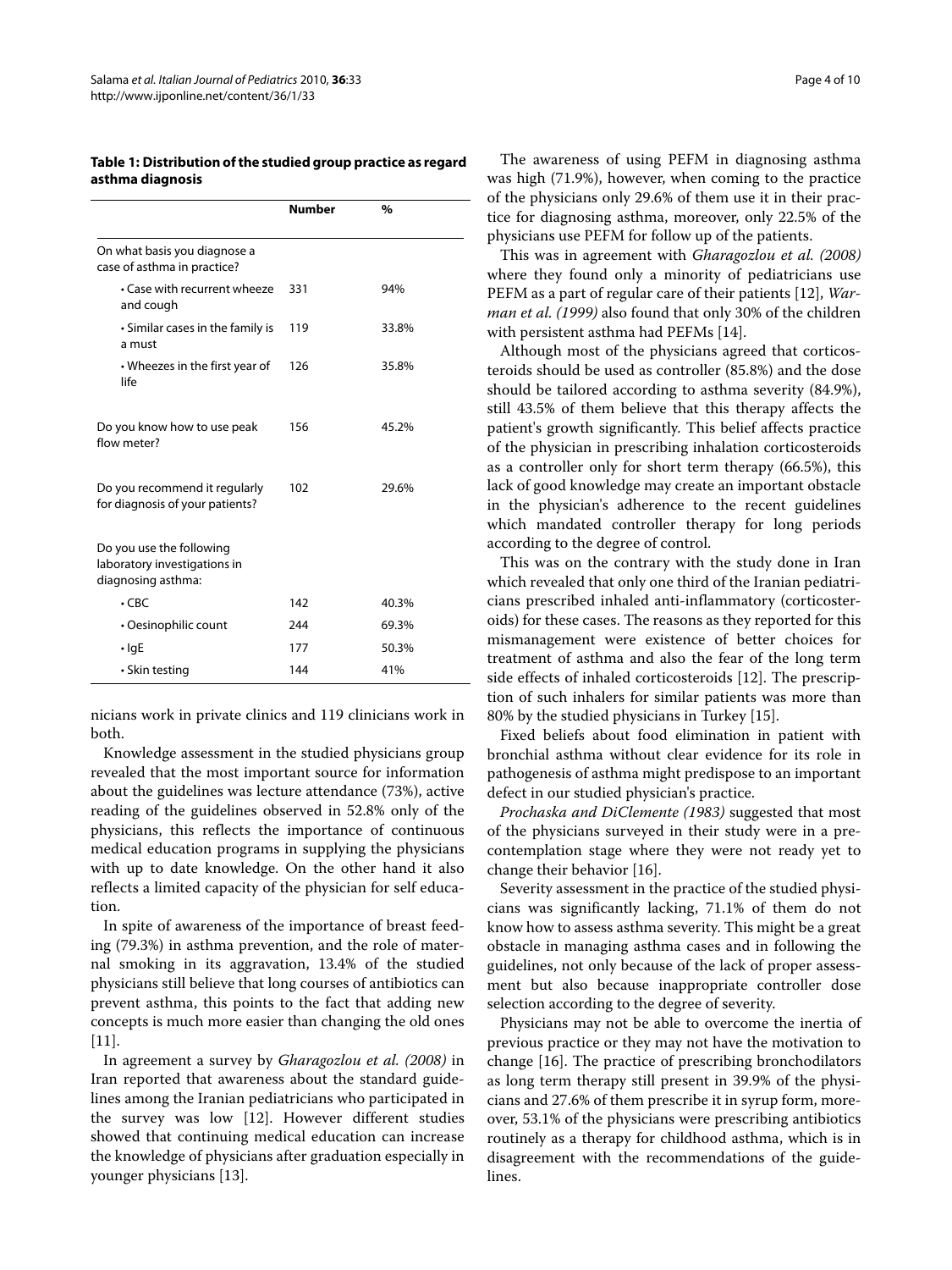Written instructions for the patients were given by 58.2% of physicians to the patients. However the questionnaire was not stressing on whether it was in an action plan form or not.

Agreement with the guidelines was relatively adequate in the studied physicians (76.2%), disagreement was mainly due to the poor socioeconomic standard of the patients as claimed by the physicians.

Similarly *Christakis and Rivara (1998)* surveyed the pediatrician's attitude towards guidelines and they reported barriers to adherence mainly lack of agreement with specific recommendations [\[17\]](#page-9-3).

Patient education is also an essential component of asthma care. The NAEPP guidelines suggest that in addition to education delivered by the clinician, all patients may benefit from formal asthma education programs. This study showed that most of our participants agree with the concept of patient education, patient education should include how to use medication (97%), how to recognize allergen triggers (95%), how to recognize and report asthma symptoms (91%) and lastly how to use PEFM (50%).

Poor practice (43.6%) in the studied physicians was more marked than poor knowledge (28.5) or poor attitude (14.4%). *Cloutier et al. (2002)* stressed on the impact of education interventions on physicians caring for patients with asthma in poor urban areas which is suboptimal because of limited resources and barriers to deliver good quality of care [[18\]](#page-9-4).

In general when it comes to compare physician's knowledge, practice and attitude most of the physicians had good knowledge and attitude in comparison to their practice, although there was a significant correlation between all of them, in our study we revealed that knowledge, practice and attitude have no relation with practice location whether it is governmental or private place, but they were greatly related to qualification.

Our results were consistent with previous studies that have shown inconsistency of care with guidelines for children with asthma and advantages of specialists in the delivery of asthma care, especially in patients with previous acute health care encounters [[19](#page-9-5)].

*Doerschug et al. (1999)* demonstrated that asthma specialists performed better than general and family physicians on a multiple-choice test about asthma guidelines in areas of pharmacology and prevention [[20\]](#page-9-6).

A cross-sectional study in a large managed care organization showed that most patients with moderate or severe asthma symptoms treated by allergists received anti-inflammatory therapy (92%), compared with less than half of patients of generalists (42%) [\[21\]](#page-9-7).

In a study of patients who had used an emergency department and were then randomly assigned to allergist referral versus usual care, the patients in the allergist group were 3 times more likely to use anti-inflammatory medications and had a 42% reduction in subsequent emergency department use over 6 months [[22\]](#page-9-8).

In another study of children cared for by allergists versus primary care physicians, the patients of allergists had better quality of life. Reasons for these differences in outcome were not examined. Better asthma care may result from better knowledge of treatment elements included in national asthma guidelines [\[23](#page-9-9)].

*Harrold et al. (1999)* reported that specialists have more knowledge of selected conditions, were more likely to use medications associated with better survival, were more likely to comply with screening guidelines, and achieved better outcomes for some but not all disorders [[24\]](#page-9-10).

*Gregory et al. (2001)* also noted that specialists use more resources, including ordering more tests and having greater inpatient length of stay [[25](#page-9-11)]. Generalists, on the other hand, perform better on tests of general medical knowledge and do better in some areas of health promotion and disease prevention, risk behavior counseling, and recognition and management of psychosocial problems [\[26](#page-9-12)].

#### **Limitations**

There are several limitations to this study. Our survey response rate was only about 55-60% and respondents were more likely to be general practitioners or mastercertified in pediatrics. Both factors may affect the generalizability of our results to practicing pediatricians.

This study's generalizability is also limited by how participants were selected. Volunteers were recruited several CME conferences and may represent practices that are more affluent or conscious of staying up-to-date. The sessions were also conducted at an academic setting, which may influence participants to give "correct" or "professionally acceptable" responses, like other self-reported data, respondents may have reported what they believed to be acceptable, instead of their actual practice

Adherence was based on self-report, which might not reflect actual adherence. Studies of physician practice suggest that physician self-report can overestimate or underestimate actual practice when compared with chart audits or patient surveys [\[27](#page-9-13)].

The analysis assumes that self-report bias will affect measures of barriers to adherence as well as guideline adherence, thus preserving the profile of barriers for each guideline component. It is also encouraging that few respondents reported familiarity with the spurious guideline components that we included to test the validity of self-report.

Results from other studies suggest that physician selfreport is not wildly misleading. For example, *Diette et al (2001)* surveyed 318 parents of children with asthma and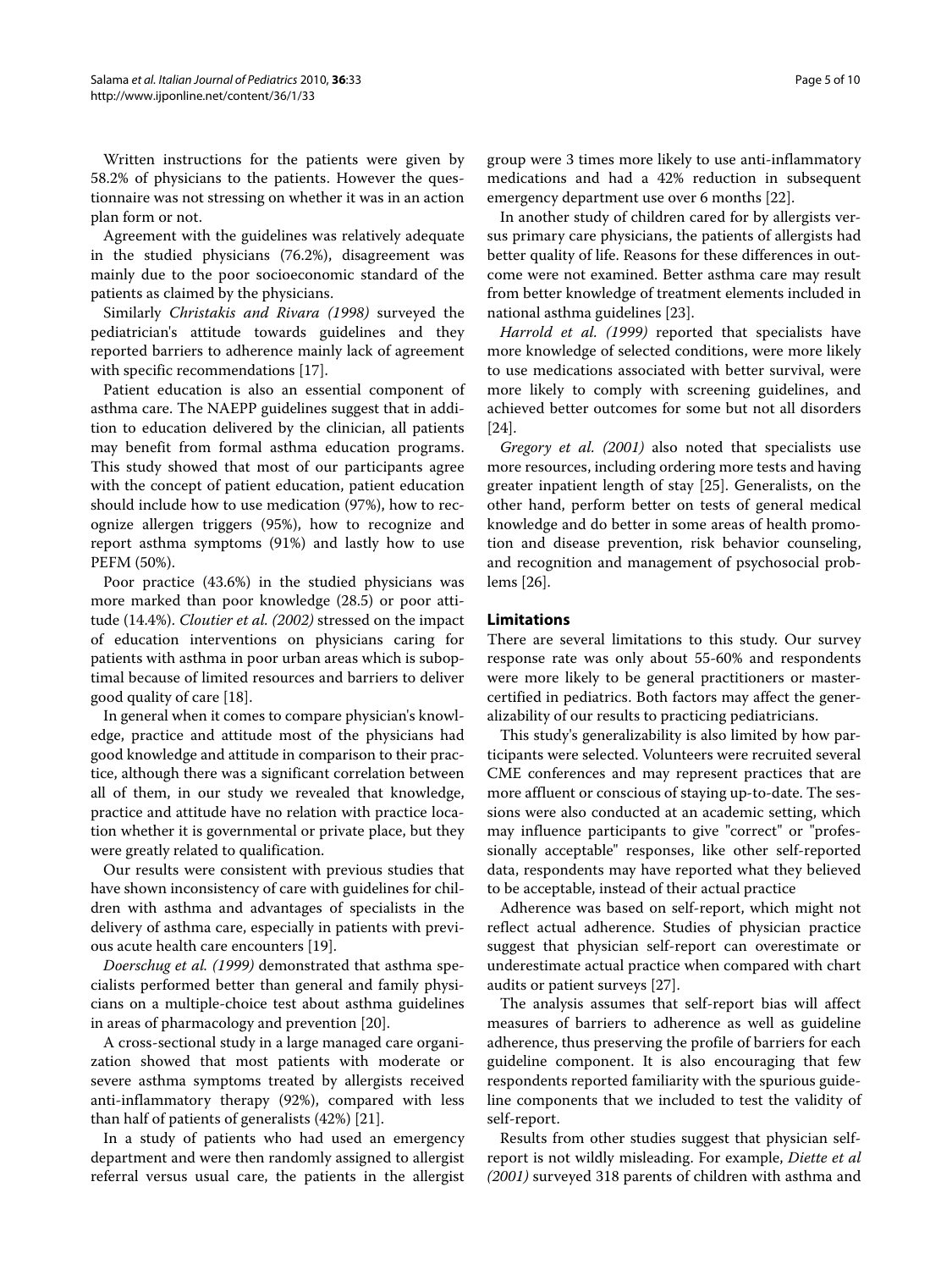#### **Table 2: Distribution of the studied group as regard home management in the practice of the studied physicians**

|                                                                                             | <b>Number</b> | $\frac{1}{2}$  |
|---------------------------------------------------------------------------------------------|---------------|----------------|
|                                                                                             |               | 30 (+45) days* |
| How frequent the follow up for<br>your patient?                                             |               |                |
| Do you use written instructions<br>about symptoms and treatment<br>for your asthma patient? |               |                |
| Yes                                                                                         | 205           | 58.2%          |
| No                                                                                          | 147           | 41.8%          |
| Is there a way for communication<br>between you and your patient?                           |               |                |
| Yes                                                                                         | 208           | 59.4%          |
| No                                                                                          | 142           | 40.6%          |
| Are you using PEFM for follow up<br>of your asthma patient?                                 |               |                |
| Yes                                                                                         | 79            | 22.5%          |
| No                                                                                          | 272           | 77.55%         |

found that 55% of patients with daily asthma symptoms used a daily controller medication compared with 36.5% in our study [[28\]](#page-9-14). *Warman et al (1999*) surveyed 220 parents of children with asthma and found that only 30% of children with persistent asthma had PEFMs [[14\]](#page-9-0). In our sample, self-reported adherence rate for instruction of PEFM use was similar at 29.6%.

And lastly these findings reflected asthma care at a single point of time. This study highlighted a lot of differences between the recommended management of asthma and the primary care which is carried out in our society. An understanding of the reasons for these differences can help us to decrease the number of mismanaged asthmatic patients.

*In conclusion*, the attitude of the studied physicians revealed agreement of their majority with the guidelines,

# <span id="page-5-0"></span>**Table 3: Distribution of the studied physician's knowledge, practice and attitude**

|                | <b>Number</b> | $\%$ |
|----------------|---------------|------|
| Poor knowledge | 100           | 28.5 |
| Poor practice  | 153           | 43.6 |
| Poor attitude  | 50            | 14.4 |

The lack of the physicians adherence to the guidelines was due to lack of awareness and familiarity about some specific aspects of the guidelines mainly the use of PEFM in diagnosis, management and follow up, the use of corticosteroid inhalation therapy as a long term controller therapy and the use of inhalation bronchodilator therapy on demand.

Also inertia of the previous practice in prescribing antibiotic courses, oral bronchodilators and food elimination may also prevent adherence of the studied physicians to guidelines, lack of self efficacy and lack of agreement may also be minor determinant in this non-adherence.

Knowledge of the physicians was found to be derived mainly from attending lectures rather than active readings, knowledge, practice and attitude are strongly related to the level of qualification which seems to be a good motivation for acquiring recent knowledge and improving the physician's practice, however, the degree of poor practice was more marked than that of poor knowledge or poor attitude reflecting resources limitations and applications obstacles in the physician's practice.

#### **Finally**

Asthma represents an increasing health burden for Egypt. Health care delivery is inadequate in Egypt. Irrational prescribing and practices are generally widespread and misconceptions are commonly encountered, both among the public and health professionals. Minimum standards of health care for individuals with asthma need to be identified.

#### **Recommendation**

• Public education about asthma is urgently required. • Training of health care professionals on the manage-

- ment and control of asthma is very important.
- Opportunities for primary prevention should be promoted and facilitated.
- Preparation of a "model" standardized protocol for an epidemiological study that is relevant to the region is mandatory.
- Formulate guidelines for national plans for asthma control which also cover aspects related to implementation and evaluation.
- Adapt the international guidelines for asthma management to suit regional needs and circumstances.

**Appendix QUESTIONNAIRE NAME (Optional): AGE (Optional): (1) QUALIFICATIONS: (2) SPECIALITY:**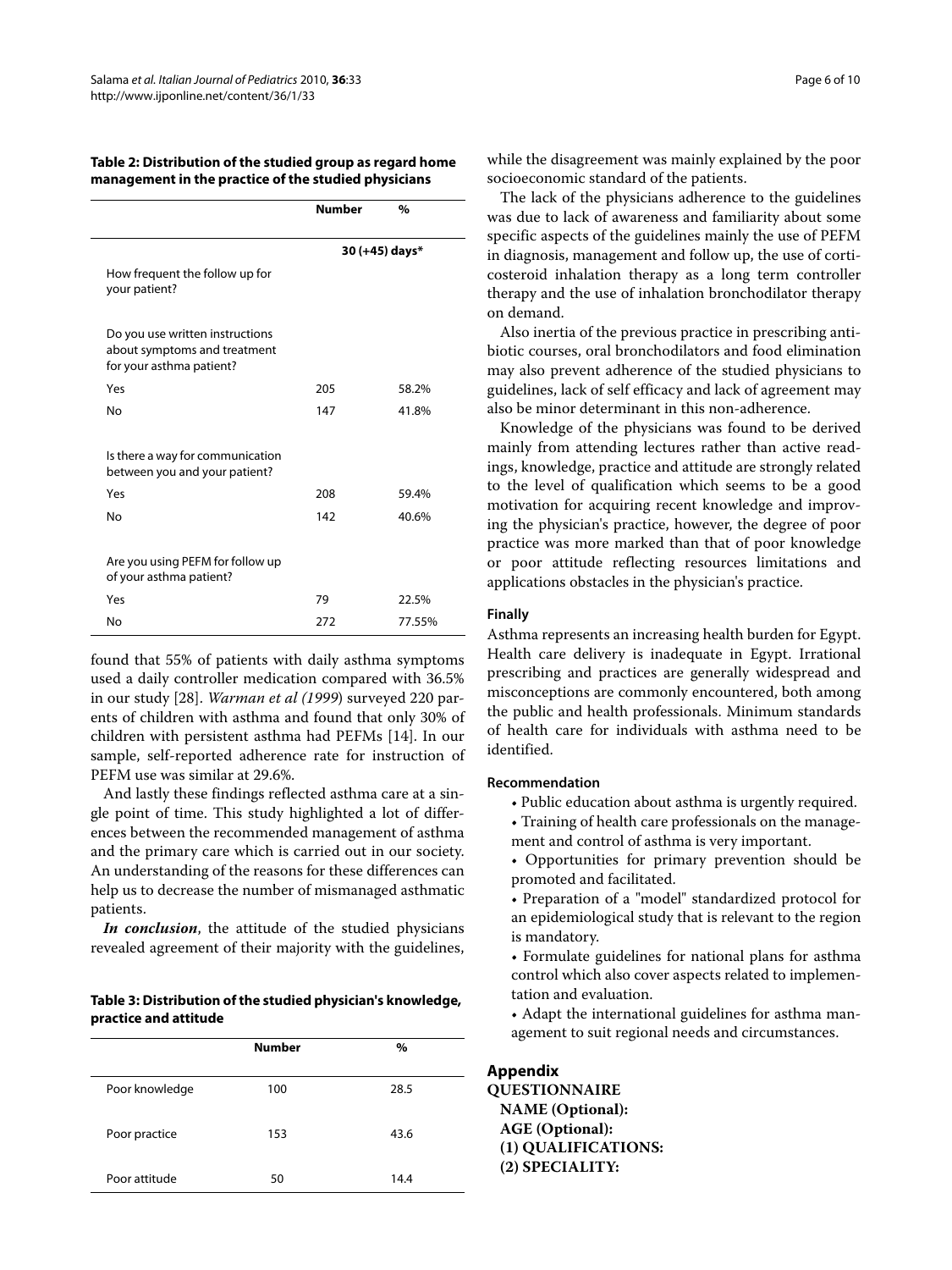**SUBSPECIALITY: (3) PRACTICE LOCATION:** • Governmental Yes  $\{\}$  No  $\{\}$ • Private Yes { } No { } **(4)** *Do you manage patients with bronchial asthma in your practice? Yes { } No { }* If yes: **(5)** *What is the age range of the patients ( )* **(6)** *Do you consider yourself able to manage childhood asthma?* • Perfectly { } • Adequately { } • Inadequately { } **(7)** *Do you usually attend scientific meetings, CME programs concerning childhood asthma Yes { } No { }* If yes; how frequent • Monthly Yes  $\{\}\$  No  $\{\}$ • Annually Yes { } No { } • More than one year intervals Yes { } No { } **(8)** *Did you hear about asthma guidelines? Yes { } No { }* If yes: *Did you read it before? Yes { } No { }* If yes: *When were the most recent guidelines? ( ) What is the source of your information?* • Lecture Yes { } No { } • Printed form Yes { } No { }  $\bullet$  On line Yes  $\{\}\$  No  $\{\}$ **(9)** *In your opinion; is asthma a preventable disease? Yes { } No { }* If yes: *Asthma can be prevented by:* • Avoidance of introduction of solid food to infants up to age of 6 months Yes  $\{\}\$  No  $\{\}$ • Promotion of breast feeding Yes { } No { } • Avoidance of admitting the child to day care nurses Yes { } No { } • Avoidance of maternal smoking Yes { } No { } • Using long courses of antibiotics Yes { } No { } **(10)** *What is your opinion about asthma?* • It is due to inflammatory process in the airways Yes { } No { } • It is just recurrent and reversible bronchoconstriction Yes { } No { } • It is prevalent in all age groups including infancy Yes  $\{ \}$  No  $\{ \}$ • Genetic factor have important role in asthma Yes { }  $No$  { } **(11)** *Diagnosis of bronchial asthma basically depends upon:*

- Clinical assessment Yes { } No { }
- Lab. Investigations Yes { } No { }
- Radiological investigations Yes { } No { }

```
• Pulmonary functions test Yes { } No { }
```
**(12)** *Grading of bronchial asthma severity is based upon:*

- Frequency of diurnal symptoms Yes { } No { }
- Frequency of nocturnal symptoms Yes  $\{ \}$  No  $\{ \}$
- Peak expiratory flow meter measurements Yes { } No { }
- **(13)** *The aim of asthma control is:*

• The child can lead a normal life without activity limitation Yes { } No { }

- To have no symptoms at all Yes  $\{ \}$  No  $\{ \}$
- To reduce acute exacerbations and need for hospitalization Yes { } No { }
- To normalize lung functions Yes { } No { }
- **(14)** *Treatment of bronchial asthma should include:* • Relievers (e.g. ventoline) and controllers (steroids) except in mild intermittent asthma Yes { } No { }
	- Controllers should be used for long term therapy with empiric dose unrelated to asthma severity Yes { }  $No$  { }

• Dose of steroids should be defined to asthma severity Yes { } No { }

• Addition of other drugs like montelukast or long acting beta 2 agonist can reduce steroid inhalation dose Yes { } No { }

• Steroid inhalation therapy can affect significantly child's growth Yes { } No { }

# **(15)** *The use of relievers inhalation therapy (ventoline) is essential to:*

- Control disease activity Yes { } No { }
- Control symptoms Yes  $\{ \}$  No  $\{ \}$
- Should be maintained for long time Yes  $\{ \}$  No  $\{ v \}$
- **(16)** *Immunotherapy:*
	- Is always effective in asthma control Yes { } No { }
	- Should be done for selected patients Yes { } No { }
	- Is very dangerous in children Yes { } No { }

# **(17)** *Environmental control should include:*

• Avoidance of allergen triggers (eg. Dust mite, pollens & molt) Yes{ } No{ }

• Elimination of list of food (eg. Egg, fish, chocolate & strawberry)should be done in each patient Yes { } No { }

**(18)** *Recognition of the allergen triggers of asthma can be done by:*

- Skin prick test Yes  $\{\}\$  No  $\{\}$
- Specific IgE Yes { } No { }
- In vitro RAST Yes { } No { }

# **(19)** *On what basis you diagnose a case of bronchial asthma in your practice?*

- Case with recurrent wheeze & cough Yes  $\{ \}$  No  $\{ \}$
- Similar cases in the family is a must Yes  $\{\}\$  No  $\{\}$
- Wheezes in the first year of life Yes  $\{ \}$  No  $\{ \}$
- **(20)** *Do you know how to use peak flow meter?* If yes;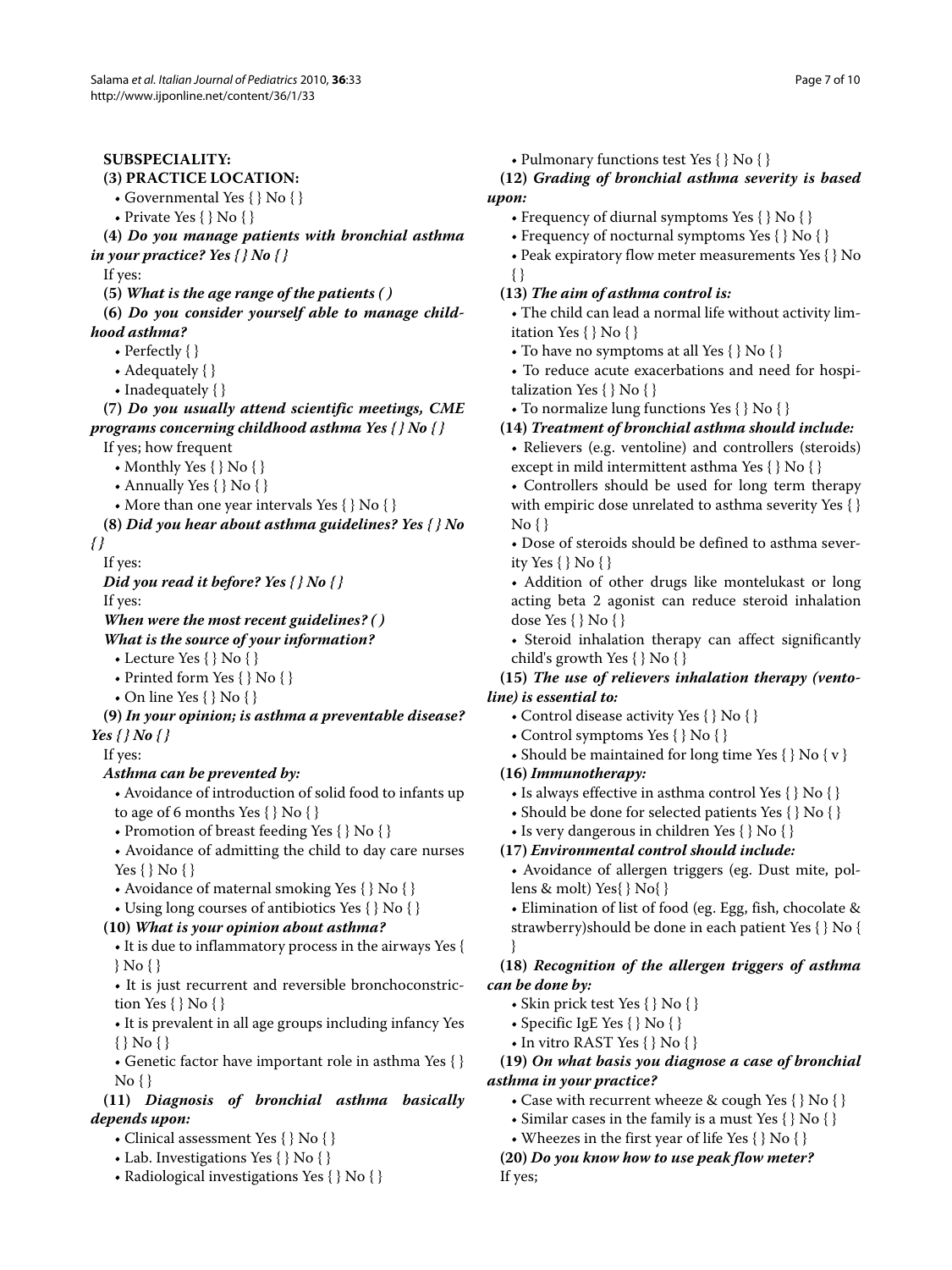|           | GP         | <b>Specialist</b> | <b>Consultant</b> | $X^2$ | P      |
|-----------|------------|-------------------|-------------------|-------|--------|
| Poor      | 9          | 10                |                   |       |        |
| knowledge | $(8.9\%)$  | $(7.6\%)$         | $(2.9\%)$         |       |        |
| Moderate  | 63         | 46                | 9                 | 28    | < 0.01 |
| knowledge | $(62.4\%)$ | $(35.1\%)$        | (25.7%)           |       | $HS^*$ |
| Good      | 29         | 75                | 25                |       |        |
| knowledge | (28.7%)    | (57.3%)           | $(71.4\%)$        |       |        |

#### <span id="page-7-0"></span>**Table 4: The relation between qualification and knowledge**

\*Highly Significant

*Do you recommend it regularly for diagnosis & follow up of your patients? Yes { } No { }*

**(21)** *Do you use the following laboratory investigations in diagnosing asthma?*

- CBC Yes  $\{ \}$  No  $\{ \}$
- Oesinophilic count Yes { } No { }
- IgE Yes  $\{\}\$  No  $\{\}$

• Skin testing Yes  $\{ \}$  No  $\{ \}$ 

**(22)** *How can you assess the degree of severity of your asthma patient?*

• I don't know ( )

*A) When the frequency of diurnal symptoms (cough, expectoration, wheezes) is:*

- ( )/month consider mild intermittent
- ( )/week consider mild persistent
- ( )/week consider moderate persistent
- ( )/week consider severe persistent

#### *B) When the frequency of the nocturnal symptoms is:*

- ( )/month consider mild intermittent
- ( )/week consider mild persistent
- ( )/week consider moderate persistent
- ( )/week consider severe persistent

## *C) Peak expiratory flow meter reading is:*

- ( )% mild intermittent
- ( )% mild persistent

• ( )% moderate persistent

• ( )% severe persistent

**(23)** *You can consider the patient controlled when:*

• The frequency of symptoms less than ( )/week

• Using the relievers less than ( )/week.

**(24)** *In your practice; you prescribe medications according to:*

• Degree of asthma severity Yes  $\{ \}$  No  $\{ \}$ 

• Degree of asthma control Yes  $\{ \}$  No  $\{ \}$ 

**(25)** *Do you prescribe steroids as controller medications: Yes { } No { }*

#### If yes:

- Do you use them as?
	- Short term therapy to control symptoms Yes { } No { }

• Long term therapy to control symptoms of disease activity Yes { } No { }

#### **(26)** *What form do you prefer?:*

- Oral Yes  $\{\}\$  No  $\{\}$
- Inhalation Yes { } No { }

**(27)** *Do you use beta 2 sympathomimetics (ventolin)*

*as:*

- Long term therapy Yes  $\{ \}$  No  $\{ \}$
- Short term therapy Yes  $\{\}\$  No  $\{\}$
- On demands Yes { } No { }

#### **Table 5: The relation between qualification and practice**

|          | GP             | <b>Specialist</b> | <b>Consultant</b> | $X^2$ | P      |
|----------|----------------|-------------------|-------------------|-------|--------|
| Poor     | 58             | 60                | 11                |       |        |
| Practice | $(57.4\%)$     | $(45.8\%)$        | $(31.4\%)$        |       |        |
| Moderate | 36             | 38                | 9                 | 24    | < 0.01 |
| practice | $(35.6\%)$     | (29%)             | (25.7%)           |       | HS*    |
| Good     | $\overline{7}$ | 33                | 15                |       |        |
| practice | $(6.9\%)$      | $(25.2\%)$        | $(42.9\%)$        |       |        |

\*Highly Significant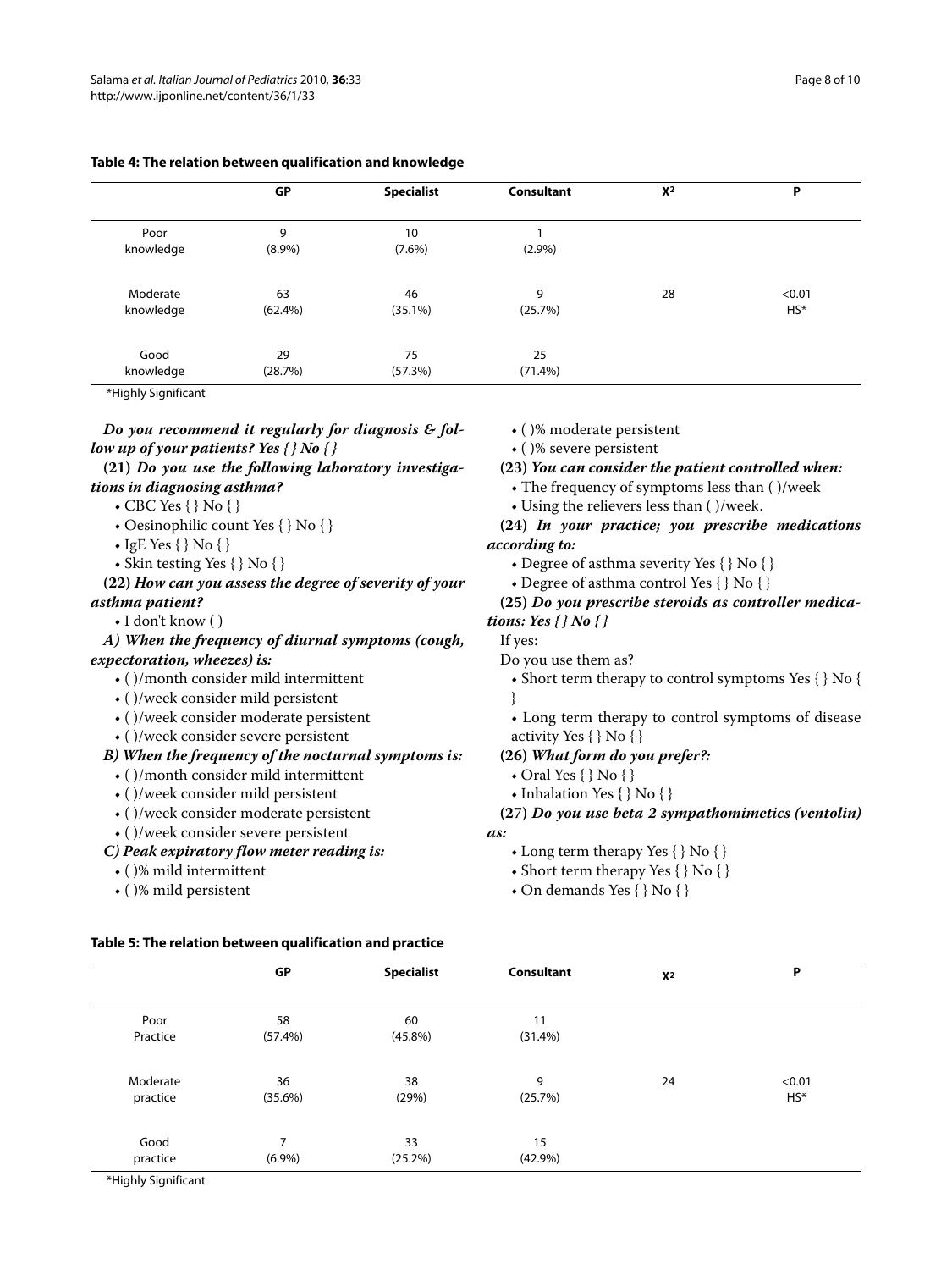#### **Table 6: The relation between qualification and attitude**

|                        | GP         | <b>Specialist</b> | Consultant | $X^2$ | D      |
|------------------------|------------|-------------------|------------|-------|--------|
| Poor                   | 51         | 20                |            |       |        |
| attitude<br>$(50.5\%)$ |            | (15.3%)           | $(2.9\%)$  |       |        |
|                        |            |                   |            | 47.8  | < 0.01 |
|                        |            |                   |            | HS*   |        |
| Good                   | 50         | 111               | 34         |       |        |
| attitude               | $(49.5\%)$ | (84.7%)           | $(97.1\%)$ |       |        |

\*Highly Significant

#### **(28)** *Do you prefer to use them as:*

• Oral form Yes  $\{\}\$  No  $\{\}$ 

• Inhalation form Yes  $\{ \}$  No  $\{ \}$ 

**(29)** *Do you use other medications in treating asthma like:*

• Ketotifen, (zaditine) Yes { } No { }

• Antihihistaminics Yes { } No { }

• Cough medications Yes { } No { }

• Antibiotics Yes { } No { }

• Leukotriene antagonists (Montelucast) Yes { } No { }

• Long acting beta II agonists (servent) Yes { } No { }

# **(30)** *Do you use written instructions about symptoms and treatment for your asthma patient? Yes { } No { }*

**(31)** *How frequent the follow up for your patient? ( )*

**(32)** *Is there a way for communication between you and your patient? Yes { } No { }*

**(33)** *Are you using peak flow meter for follow up of your asthma patient? Yes { } No { }*

# **(34)** *Do you agree with asthma guidelines? Yes { } No { }*

If no, why do you disagree?

• Because it's not applicable in practice Yes { } No { }

• Because of the poor socioeconomic standard of the patient Yes { } No { }

• Because it's not workable (results are not good) Yes { } No { }

• Because the treatment should be tailored according to the status of each patient Yes{ } No{ }

• Because of the poor patient compliance to the guidelines Yes { } No { }

#### **(35)** *Patient education should include:*

• How to recognize & report asthma symptoms Yes  $\{\}$  $N_0$   $\{$   $\}$ 

• How to recognize allergen triggers and avoid themYes { } No { }

- How to use the medications Yes  $\{ \}$  No  $\{ \}$
- How to use the peak flow meter Yes  $\{\}$  No  $\{\}$

#### **Competing interests**

The authors declare that they have no competing interests.

#### **Authors' contributions**

AAS, AAM and RMS conceived the study design, EEE performed the statistical data analysis, and AAM wrote the manuscript. All authors have read and approved the final manuscript.

#### **Acknowledgements**

The authors thank all clinicians subjected to this study for their great cooperation.

#### **Author Details**

1Department of Pediatrics, Faculty of Medicine, Ain Shams University, Abssia, Cairo, Egypt and 2Department of Community Medicine, Faculty of Medicine, Ain Shams University, Abassia, Cairo, Egypt

Received: 6 January 2010 Accepted: 21 April 2010 Published: 21 April 2010

#### **References**

- <span id="page-8-0"></span>Światowa strategia rozpoznawania, leczenia i prewencji astmy. Aktualizacia. (Global strategy for asthma management and prevention. Revised 2006) (in Polish) Medycyna Praktyczna**.** Wydanie specjalne 2007, 1:31-41.
- <span id="page-8-1"></span>2. Anandan C, Nurmatov U, van Schayck OCP, Sheikh A: Is the prevalence of asthma declining? Systematic review of epidemiological studies**.** Allergy 2010, 65(2):.
- <span id="page-8-2"></span>3. Price D, Thomas M: Breaking new ground: challenging existing asthma guidelines**.** BMC Pulmonary Medicine 2006, 6:.
- <span id="page-8-3"></span>4. Georgy V, Fahim HI, El Gaafary M, Walters S: Prevalence and socioeconomic associations of asthma and allergic rhinitis in nothern Africa**.** Eur Respir J 2006, 28:756-762.
- <span id="page-8-4"></span>5. Ramos RG, Talbott EO, Youk A, Karol MH: Community urbanization and hospitalization of adults for asthma**[.](http://www.ncbi.nlm.nih.gov/entrez/query.fcgi?cmd=Retrieve&db=PubMed&dopt=Abstract&list_uids=16637560)** J Environ Health 2006, 68:26-32.
- <span id="page-8-5"></span>6. British Guidelines on the Management of Asthma**.** Thorax 2003, 58(suppl 1):.
- <span id="page-8-6"></span>7. Legorreta AP, Christian-Herman J, O'Connor RD, Hasan MM, Evans R, Leung KM: Compliance with national asthma management guidelines and specialty care**.** Arch Intern Med 1998, 158:457-64.
- <span id="page-8-7"></span>8. Bateman ED, Hurd SS, Barnes PJ, Bousquet J, Drazen JM: Global strategy for asthma management and prevention: GINA executive summary**.** Eur Respir J 2008, 31:143-78.
- <span id="page-8-8"></span>9. Global Initiative for Asthma: 2009 Update: Global Strategy for Asthma Management and Prevention [[http://www.ginasthma.org\]](http://www.ginasthma.org)
- <span id="page-8-9"></span>10. Miller C, Knapp RG: Clinical epidemiology and biostatistics**.** 3rd edition. Williams & Wilkins; Maryland; 1992.
- <span id="page-8-10"></span>11. Winkler JD, Lohr KN, Brook RH: Persuasive communication and medical technology assessment**.** Arch Intern Med 1985, 145:314-7.
- <span id="page-8-11"></span>12. Gharagozlou M, Abdollahpour H, Moinfar Z, Bemanian MH, Sedaghat M: A Survey of Pediatricians' Knowledge on Asthma Management in Children**.** Iran J Allergy Asthma Immunol 2008, 7(2):85-90.
- <span id="page-8-12"></span>13. Rovithis E, Lionis C, Schiza SE, Bouros D, Karokis A, Vlachonikolis I: Assessing the knowledge of bronchial asthma among primary health care physicians in Crete: a pre- and post-test following an educational course**[.](http://www.ncbi.nlm.nih.gov/entrez/query.fcgi?cmd=Retrieve&db=PubMed&dopt=Abstract&list_uids=11511327)** BMC Med Educ 2001, 1:2.